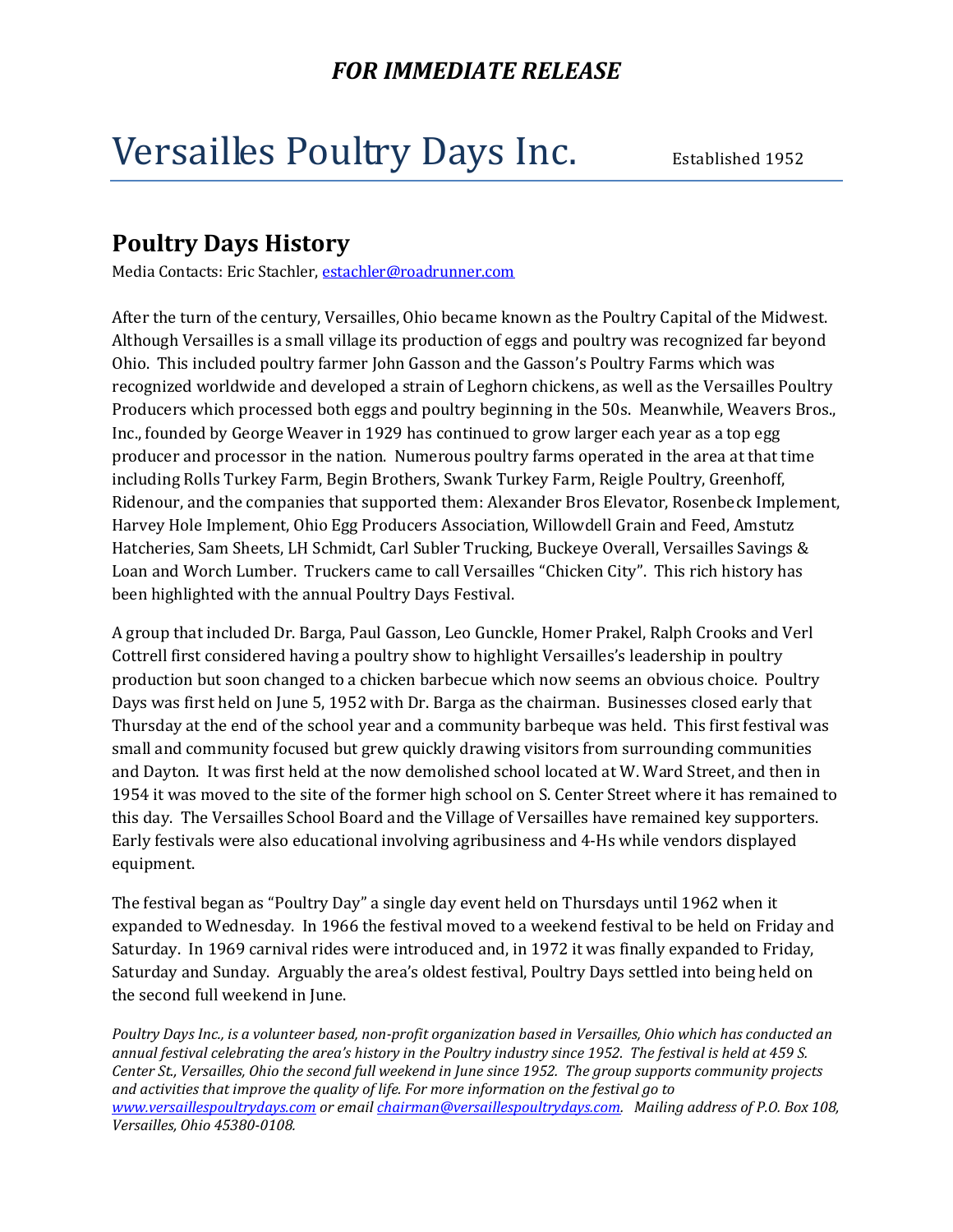Instead of the traditional BBQ dinners we are familiar with today, the expanded festival offered an egg smorgasbord on the first day of the festival beginning in 1962. This was briefly replaced by turkey burgers until 1974 when barbeque chicken was finally served throughout the entire festival. The egg smorgasbord included the popular "chicken crunch as well as" turkey and noodles, and deviled eggs. The first dinners cost \$1.25 and included half a chicken, roll, butter, chips, cranberry salad, pickles and a choice of coffee or pop. In 1955, Mikesells (chips) and Brown's Sweet Shop (rolls) began supplying the festival. The Chilly Willy orange drink and applesauce didn't appear until many years later.

The early chicken serving lines were ran by "The Ladies Serving Committee" while the men ran the barbecue pits. Pictures of the first chicken dining tables show they were constructed by building tables over empty chicken crates. A drive through line was added and in 2001 the two were finally combined in the current location. Jerry Bey Jr. was credited for beginning all prepackaged chips, applesauce and cutlery in 1997. Further enhancements have culminated in operation which in 2014 averaged 1,300 dinners served per hour with a peak of nearly 2,000 dinners per hour or a dinner every 2 seconds.

In a festival full of tradition the first "Miss Chick," Bonnie Sue Besecker was crowned that very first year in 1952 and the festival has continued to recognize vibrant, dynamic young women. The pageant has drawn as many as 112 contestants from throughout Ohio and beyond requiring an extensive judging process that begins before the festival. Today the event is limited to young ladies from Darke and surrounding counties. Thirty-three years after the first Miss Chick a new tradition was born with Trisha Rhoades becoming the festival's first "Little Miss Poultry Days" in 1985.

As early as 1957 or 1958 a "Grand Parade" was added, originally ran by Colonel Warner Nichols until his death in 1965 at which time John "Red" Elson took over. Red went on to start the successful Antique Car parade in 1973. Both parades continue today and draw in excess of 100 units annually making them among the largest parades in the region. The honorary Grand Parade Marshall position has been awarded to community leaders who are recognized for their contribution and volunteerism in the community. In the late 60s, Dick Gigandet and Bob Christian along with the Versailles Fire Dept. took over the parade which it has organized for nearly 50 years. The Dickman family has taken over the Antique Car Parade previously organized by the Elsons. Over the years there have been many parade favorites including Ralph Baltes' Baker steam engine and Pop Oliver's van with its unique horn which was a familiar sound around town festival week.

Over the years the festival included live chickens, ducks, a giant mystery egg, egg art, giant wishbone pulling, and a rooster calling contest. For many years duck races were a familiar sight and sound on the grounds. In the early 1970s Poultry Days worked to break the world record for the largest egg omelet with another attempt in 1982. This culminated with an omelet that measured nearly 9 feet in diameter and required 22,128 eggs, 100 pounds of onions and 100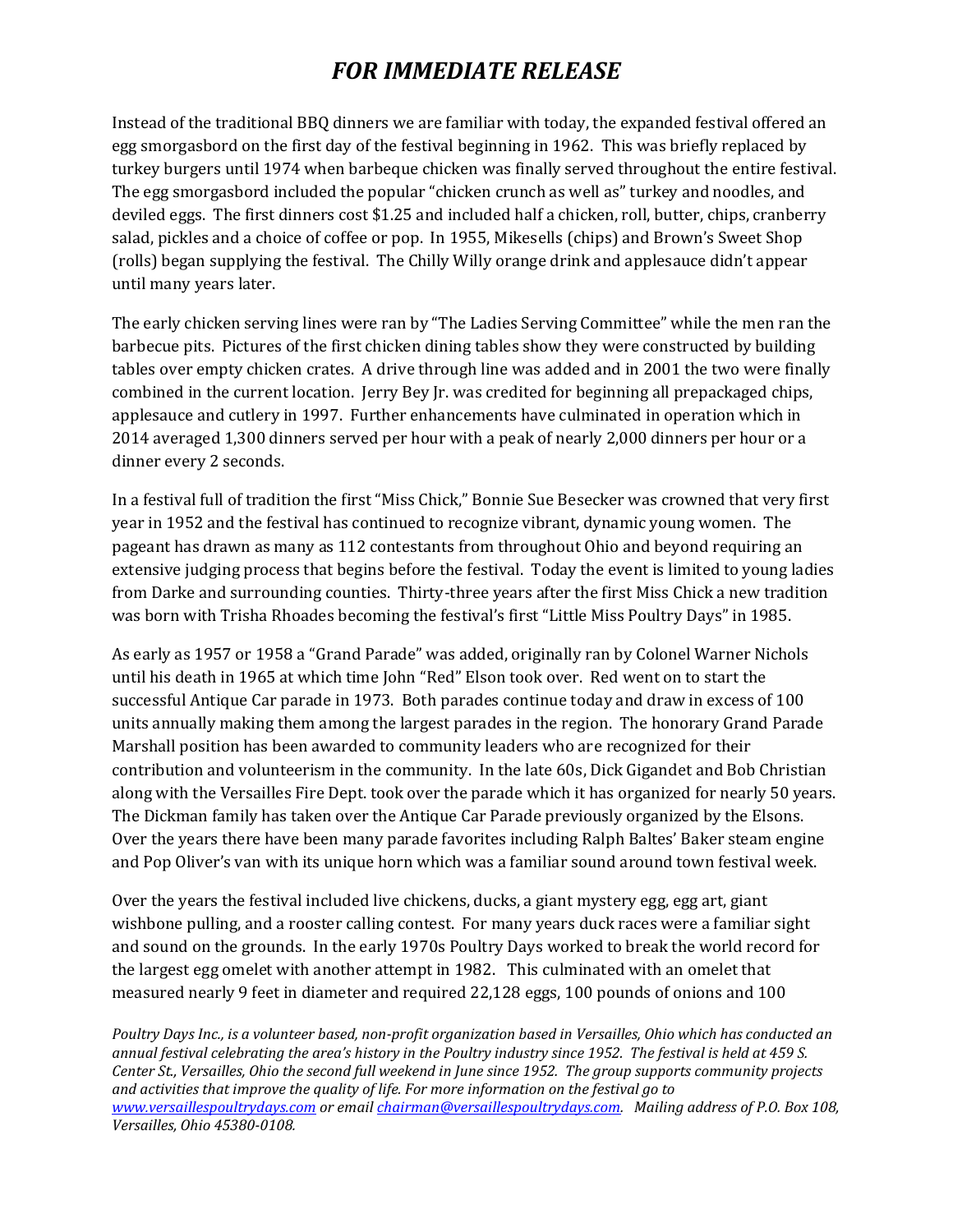pounds of ham that were combined in a concrete mixer. The custom built omelet pan was an exhibit for many years and ended up in the Versailles pool at least once.

Over the years the festival has been strongly promoted by media with early support from DP&L's Marketing Dept. WKEF Channel 22 and WDTN Channel 2 took it a step further by participating in a softball tournament against the local "40 and over club" for several years. Newscasters including Don Wayne, Ed Hart, Mike Gallagher, Gil Whitney and Jim Baldridge made appearances or emceed Miss Chick. Channel 2 broadcast their news live from Poultry Days in 1987. The WHIO helicopter that arrived in the 60s has been replaced by Steve Baker who arrives every year in his SUV to witness the first chicken getting painted on the streets.

Two additional chicken related traditions are the Big Chicken Float and chicken painting. The Big Chicken float was started in the late 80s and was originally purchased by the Versailles Development Association to promote Versailles. The original chicken was replaced in the mid-90s and continues today. While known as the "Giant Chicken" in most parades this chicken was originally on a nest and had to be cut down to maneuver under power lines. Chicken painting started in 1996 under Kent Monnin's Chairmanship to welcome visitors to town and later to designate board members and festival VIPs. The festival theme began in 1987 with "Working Hand in Hand for the Future" and selecting a fun theme has become one of the most challenging tasks of the chairman.

Celebrities have also attended including heart throb Bob Braun who appeared in 1969. In 1964 Geraldine "Jerrie" Mock, the first women to fly solo around the world that same year flying The Spirit of Columbus, landed by helicopter on the baseball field. In 1985 and 1986 Super Chicken the world's only Skydiving Clown appeared. Versailles native Sam Graves participated in the 1980 festival after winning a national competition for a "Mork from Ork" lookalike search. This makes perfect sense considering Mork came to earth in an EGG! In 1983, actor George Wendt who played the character Norm on *Cheers* came to thank Don Wick, a Versailles High School counselor who successfully created a campaign to save Cheers from being canceled after its first season. After his duties were over, Wendt went around to the local bars and drank with the patrons. Legend has it when the Cheers gang is in the Pool Room "GO TIGERS" is on the chalkboard as a reference to the Versailles Tigers for the help Mr. Wick gave to save the show.

The festival was also a frequent destination for Governors and Senators and those seeking office which continues today. Often they combined these visits with dedications of sports fields or visits to local businesses which over the years included Poultry Producers, Argosy (a division of Airstream) and IE Industries (now known as Midmark).

In 1952 alone it took approximately 125 volunteers to construct and operate the BBQ pits. As the volume of chicken served grew the army of volunteers worked to deliver consistent quality despite the challenges with weather being the worst. By 1970, after 18 years of chicken dinners being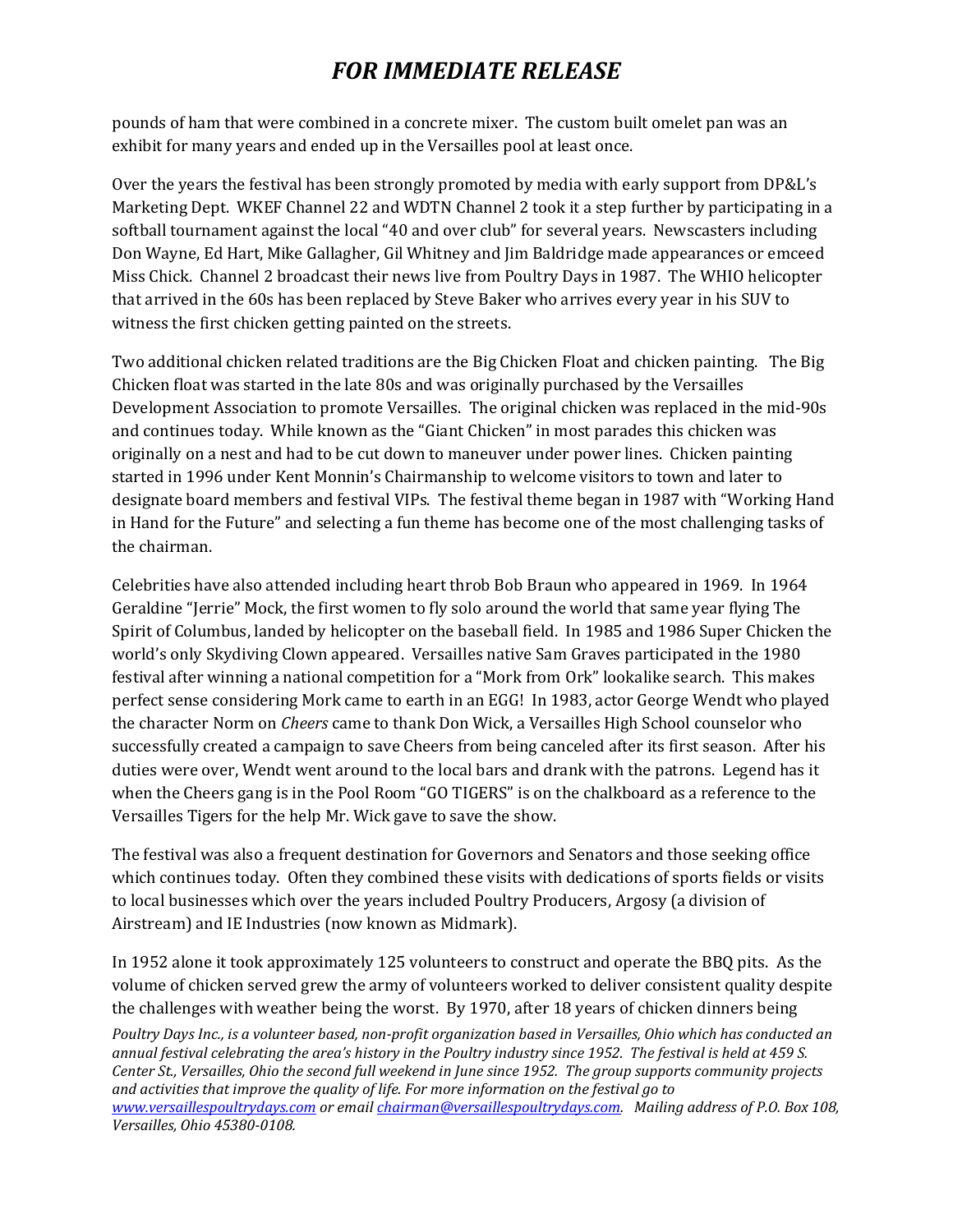cooked by local volunteers the festival had outgrown the capacity of these hard working individuals. After an exhaustive search across many states a partnership began with Nelsons who had a small, but growing, chicken barbecue business. Port-A-Pit (now known as Nelson's BBQ) was the only company capable of meeting the quality standards expected by the festival and cooking enough of those delicious World Famous chicken dinners to satisfy demand. This partnership continues with the third generation of the Nelson family and Poultry Days remains their single largest annual event.

For several years a Poultry Days dance was held in the school gym offering both square and round dancing. In 1974, the Social Tent was established as the area's first official social tent serving beer on a closed State Highway. Over the years festival entertainment has changed from orchestras to modern bands. Local musicians with bands like E-Z Rider, Bushwack, The Bumble Bees, Renegade, Free Rider, Eight Ball, Love Junkie and many more have filled the Social Tent with music. True to this day local bands with members barely out of middle school follow in the footsteps of legends like Jimmy Baltes and his orchestra.

In 1974 Poultry Days incorporated, instituted by-laws and the Chairman structure was established. Unique among festivals it provides for a minimum of a six year commitment to become a festival chairman. Doc Barga holds the distinction of being the first Chairman, Jackie Kremer of being the first female Chairperson and Sam Morrison for being Chairman twice. Not to mention numerous fathers and sons, brothers, mayors, and community leaders who have served as chairmen. Jim Phelan was credited with bringing in Nelsons, Carl Neargarder and Dick Gigandet created the social tent and Don Lisle lead the festival through 1974 when the festival's future was in question. The festival has had several struggles including a storm and tent collapse in 1981 (reportedly injuring 2014 chairman Shawn Peters) and a tornado touchdown in 2008, which didn't stop several concerned citizens from guarding the social tent despite the storm. Each chairman and board has taken the responsibility of running a quality festival while working to improve the festival each year.

The Poultry Days board has been a small but dedicated group that only in the last few years has grown to 23 members as the organization has worked to expand and improve the festival. This group meets year round planning, preparing and looking for ways to improve the festival while supporting other organizations as well as for the last ten years has conducting an annual Blood Drive.

A group of friends (Mark Simons, Brice Schieltz, Chuck Blinn, John Pohl, Wade Barga, Dan Young, Jeff Warrick Rob Berger, Randy Bey, Bob Batty and Dale Wilker) organized the first Poultry Days Ultimate Frisbee Championship in 1983 after hometown Blue Meanies beat the Diamond Dawgs of Dayton in a grudge match in 1982. One of the later Blue Meanies nicknamed "Brute" grew up to be Chairman Mike Poling. The annual tournament has grown to become a top tournament and one of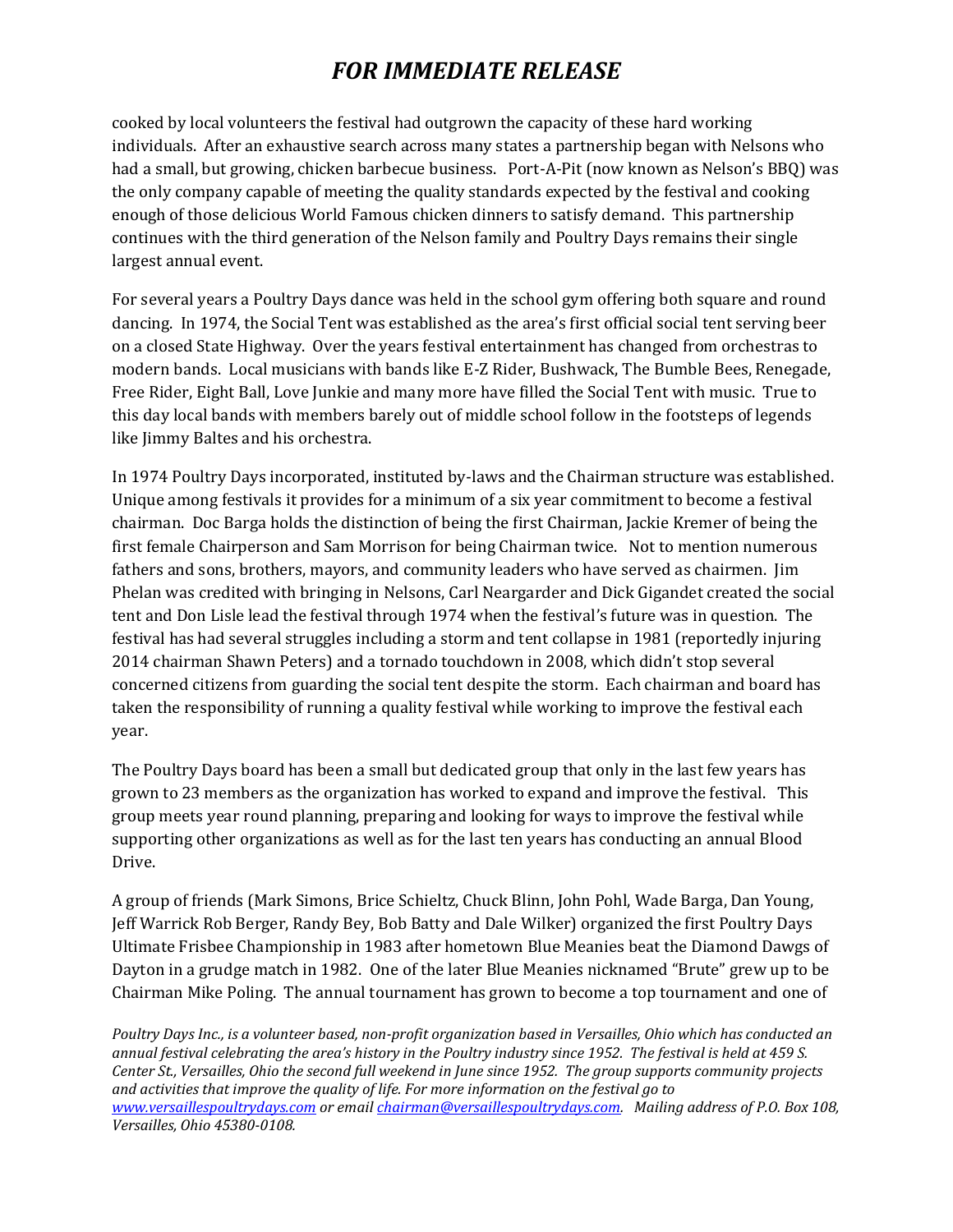three "bucket list" tournaments drawing several thousand players and friends to Versailles each year. Players from around the United States and international teams have made the pilgrimage to Versailles and experienced a warm welcome from residents and businesses. The event was originally named the Poultry Days Ultimate Tournament but in 1990 it was changed to the Jeff Warrick Poultry Days Ultimate Class after Jeff Warrick and then Dan Goubeaux who succumbed to Leukemia. From this point forward the money raised from the tournament has been donated to the Leukemia and Lymphoma Society of America. This event has developed its own traditions including an Egg Eating contest for charity and strong connection to the Miss Chick Pageant. The Ultimate players vie for Miss Chick to choose them as "Mr. Cluck". In 2012 after 30 years Dale Wilker transitioned to running other Ultimate events including the College Nationals and the 2015 US Open while Rodger Oakes of Columbus took on the Poultry Days tournament.

Over the years we have seen many contests and events including dog shows, talent shows and the "Tour de Versailles" cycling event. In 1972, there was a 150 plane fly in and the first of several "Chicken Meat" track and field tournaments. There have been treasure hunts, fireworks, Coterie club's Ice Cream smorgasbord, antique auctions, softball tournaments, a Volksmarch, quilt shows, water ball tournaments, FFA petting zoo, a Tug-of-War, cheerleading, quilting, lip sync and cooking contests including the Ohio Egg Cooking Contest. Many of these events continue including the Cake and Egg Show, Golf Scramble, Flower Show and Art Show. And there have many more recent additions such as the 5K, Hoopin the Coop, SuperFit, and Photography show. The Versailles Community Chorus and later the Towne and Country Players presented productions including Oklahoma, Annie, Carousel, The Pajama Game and The Sound of Music.

The festival also provides an opportunity for area organizations to raise funds, including K of C Bingo, the Rotary Lemonade Stand (which began in 1962), and the Band Boosters, which still operate their food tent to this day. Serendipity Mothers run the vending area and the Versailles Fire Department manages the Grand Parade.

From the very beginning the proceeds from Poultry Days has been invested back into the community to support community projects and school activities including the donations to the Versailles Pool, Life Squad, Worch Library and School Development Association. A wide range of school activities have been supported from sports equipment to band uniforms. The festival began work on its own project and on July 4th 1985 the Festival dedicated Heritage Park. Originally intended to be a new location for the festival the project evolved into a 40 acre park including ponds, walking track, shelter houses and sports fields. The park is also home to several thousand Ultimate players each summer. While Poultry Days continues to fund the park, the independent Heritage Park Board was established to oversee and maintain the park. As the years have passed the organizations long standing support for the community has been illustrated by situations similar to donations to the recent Hole Field project which in part replaced bleachers the festival